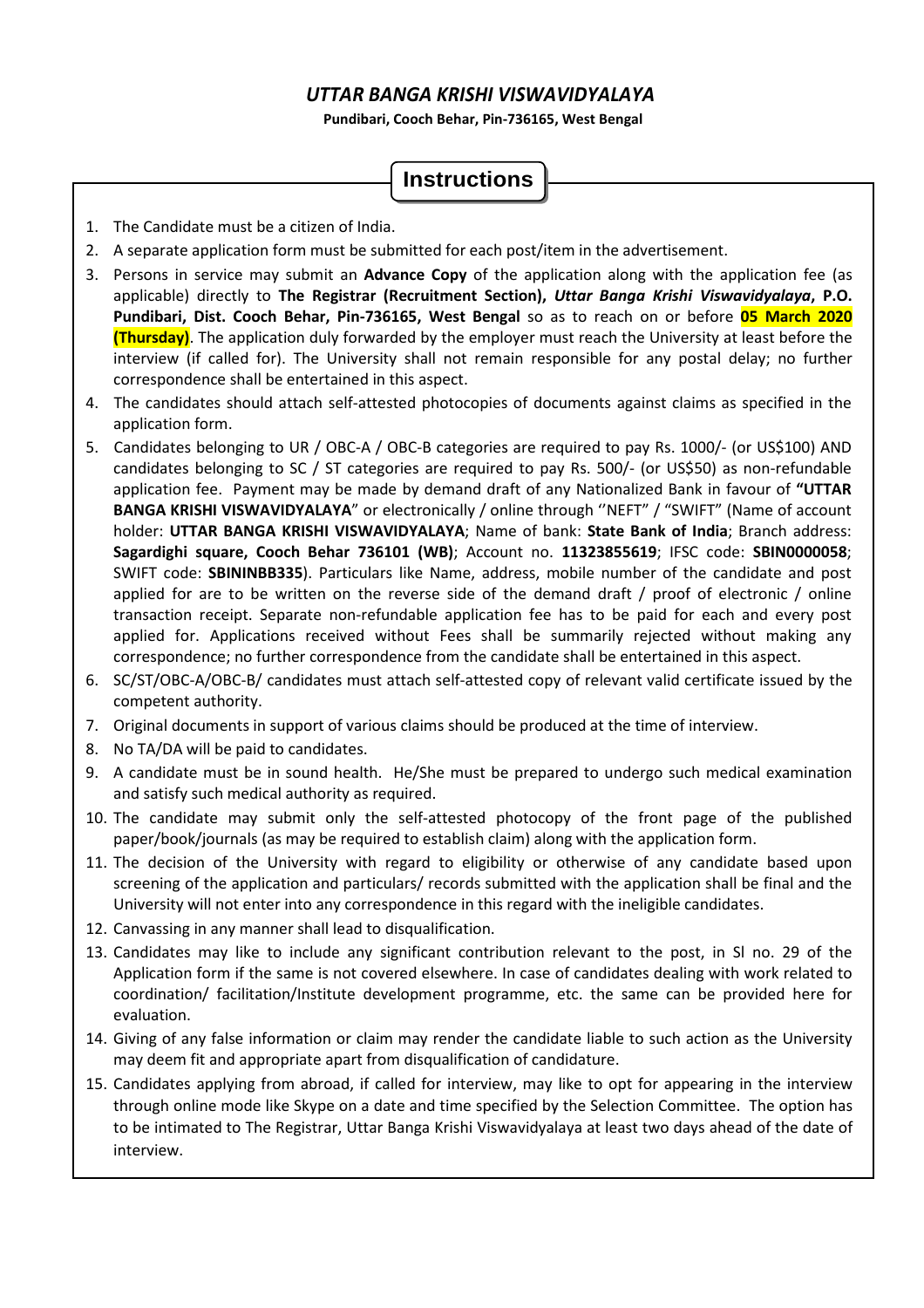

# **UTTAR BANGA KRISHI VISWAVIDYALAYA**

**Pundibari, Cooch Behar, PIN-736165, West Bengal** 

# **APPLICATION FORM FOR RECRUITEMENT OF OFFICER**

To be filled by Type-Written or Hand-Written by the candidate

| Demand Draft No. & Date:                           | Name of Issuing Bank:                                       | Amount of fee remitted:    |  |  |  |  |
|----------------------------------------------------|-------------------------------------------------------------|----------------------------|--|--|--|--|
|                                                    |                                                             |                            |  |  |  |  |
| On-line transfer details: Debit A/C No or Card No. | Credit A/C No.:                                             |                            |  |  |  |  |
| Amount:                                            | On-line Transfer Code (UTR code)/ Transaction ID with date: |                            |  |  |  |  |
|                                                    |                                                             |                            |  |  |  |  |
| For Official Use Only                              |                                                             |                            |  |  |  |  |
| Checked by                                         | Dealing Assistant                                           | Section Office / In-charge |  |  |  |  |

Remarks, if any

(TO BE TYPE-WRITTEN OR FILLED IN BY THE CANDIDATE IN HIS/HER OWN HAND WRITING)

| To<br>The Vice-Chancellor<br>Uttar Banga Krishi Viswavidyalaya<br>P.O. Pundibari, Dist.- Cooch Behar<br>West Bengal, PIN-736165 | Candidate's<br><b>Recent Colour</b><br>Photograph<br>(Passport size) |
|---------------------------------------------------------------------------------------------------------------------------------|----------------------------------------------------------------------|
| Sir,                                                                                                                            |                                                                      |
| Thanking you.                                                                                                                   |                                                                      |

Yours faithfully

Space for

#### Signature of Candidate in full

| 1. Post Applied for                                                        |         |           |
|----------------------------------------------------------------------------|---------|-----------|
| 2. Name of the Applicant in full<br>(in Block letter)                      | Surname | Name      |
| 3. i) Candidate's address in full<br>where correspondence is to be<br>made |         | Pin Code: |
| ii) Candidate's permanent<br>address                                       |         | Pin Code: |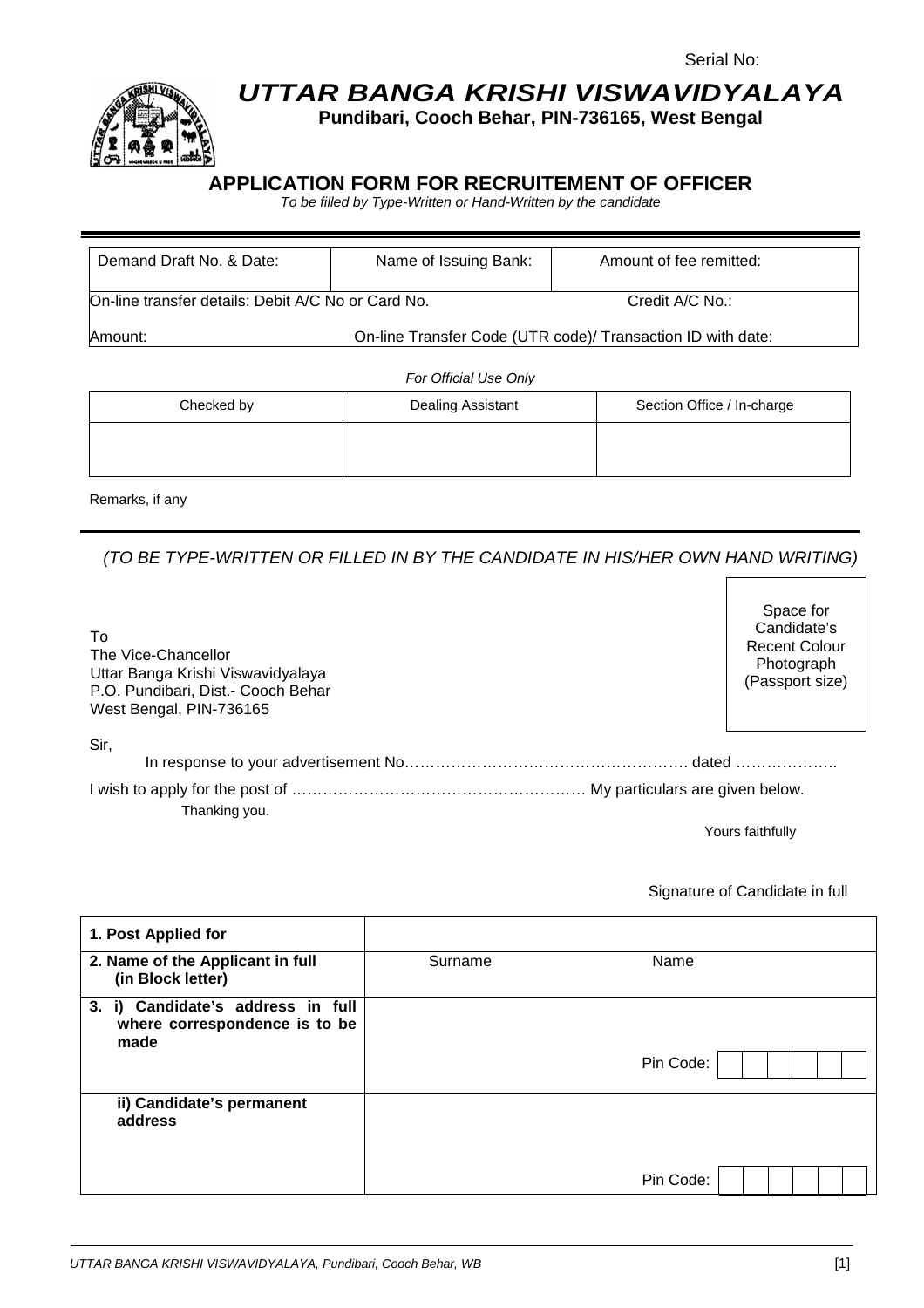| 4. Contact details                                                                                                                           | Mobile No.:                                                            |
|----------------------------------------------------------------------------------------------------------------------------------------------|------------------------------------------------------------------------|
|                                                                                                                                              | Tel. No.                                                               |
|                                                                                                                                              | Fax No.                                                                |
|                                                                                                                                              | E-mail ID :                                                            |
| 5. i) Date of birth (According to<br>Christian era)                                                                                          | i)<br>ii)                                                              |
| ii) Place of birth iii) Dist. and                                                                                                            |                                                                        |
| State to which he belongs (iv)<br>Whether an Indian Citizen (v)                                                                              | iii)<br>iv)                                                            |
| Citizenship by birth / domicile<br>(please submit copy of valid proof                                                                        | V)                                                                     |
| of Indian Citizenship, domicile, etc.<br>viz. Voter Card, Aadhar Card, PAN<br>Card, Driving License, etc.)                                   |                                                                        |
| 6. Age as on date mentioned in the<br>notification (01 Jan 2020) as<br>years, months, days                                                   |                                                                        |
| 7. Gender (Male/ Female/ Other)                                                                                                              |                                                                        |
| 8. (a) Father's name, occupation<br>and address (if dead, state his<br>last address & occupation<br>before death)                            |                                                                        |
| (b) Mother's name, occupation<br>and address [if different from<br>$8.(a)$ ]                                                                 |                                                                        |
| 9. i) Marital status                                                                                                                         | $\overline{1}$<br>Married / Unmarried / Widow / Divorced               |
| ii) Name of spouse,<br>occupation & address                                                                                                  | ii)                                                                    |
| 10. Candidate's mother tongue.                                                                                                               |                                                                        |
| 11. a. Category (as per existing<br>guidelines of Government of West Bengal)                                                                 | General / UR<br><b>SC</b><br><b>ST</b><br>OBC-A<br>OBC-B<br><b>PWD</b> |
| b.<br>belongs<br>In.<br>case,<br>to<br>Scheduled Caste or Tribe / OBC-A/<br>OBC-B, give details with attested<br>copy of supporting document | Sub-caste:<br>Issuing authority:                                       |

## **12. Details of other posts applied against the current advertisement**

| S. No. | Name of the post | SI No. of Post(s) |
|--------|------------------|-------------------|
|        |                  |                   |
|        |                  |                   |

#### **13. Are you prepared to accept the minimum initial pay offered? If not, state what is the lowest initial pay that you would accept in the prescribed scale:**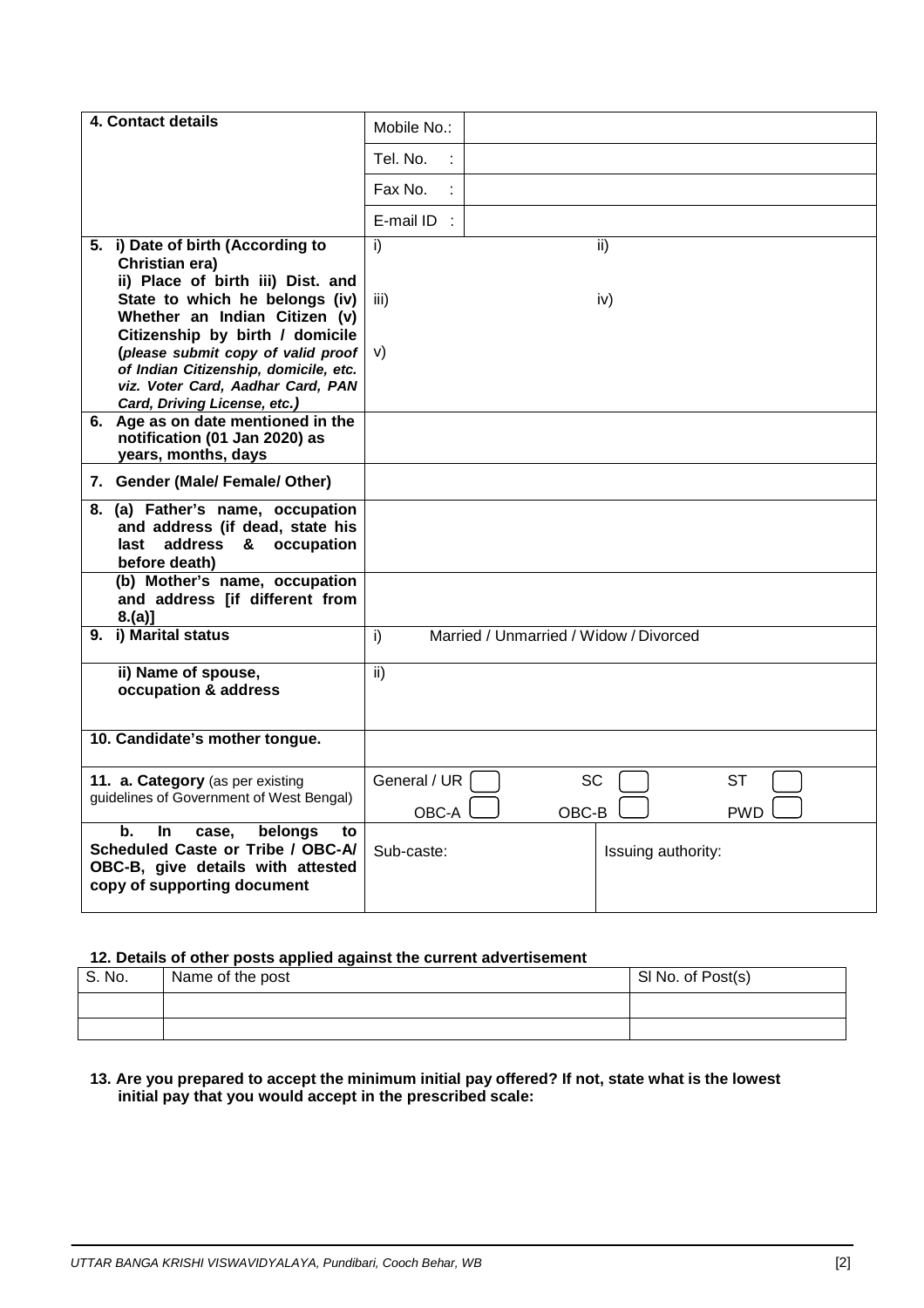#### **14. Particulars of place (with periods and residence) where you have resided for more than one year at a time during the preceding five years (since 01 February 2014).**

| From | То | Residential address in full (i.e. Village,<br>Thana and Dist. House No. Lane /<br>Street / Road and Town) | Name of the District headquarters of the<br>place mentioned in the preceding<br>column |
|------|----|-----------------------------------------------------------------------------------------------------------|----------------------------------------------------------------------------------------|
|      |    |                                                                                                           |                                                                                        |
|      |    |                                                                                                           |                                                                                        |
|      |    |                                                                                                           |                                                                                        |

**15. (a) Have you ever been arrested, prosecuted, kept under detention or bound down / fined convicted by court of law of any offence or debarred disqualified by any selection / examination or rusticated by any University or any other educational authority / institution for reasons other than traffic offence? (if "Yes" provide details)** 

**b) Is any case pending against you in any court of law, University or any educational authority/ institution at the time of filling up this form? (if "Yes" provide details)** 

- **16. If selected, what notice you would require before joining.**
- **17. Give particulars of all examinations passed, Degree and Technical qualifications obtained at the University or other places of higher education or institution (self-attested copies of evidences may be enclosed against each claim)** 
	- **(a) Examination Passed**

| Examination or          | Board / University | Year of   |         | % of     | Class/          | Subject with      | Academic            |
|-------------------------|--------------------|-----------|---------|----------|-----------------|-------------------|---------------------|
| Degree or               |                    | Admission | Passing | marks    | <b>Division</b> | Specialization at | <b>Distinctions</b> |
| Diploma                 |                    |           | out     | Obtained |                 | Master degree     | If any              |
|                         |                    |           |         | / OGPA*  |                 | level and         |                     |
|                         |                    |           |         | (with    |                 | onward            |                     |
|                         |                    |           |         | scale)   |                 |                   |                     |
| Matriculation or        |                    |           |         |          |                 |                   |                     |
| equivalent              |                    |           |         |          |                 |                   |                     |
| <b>Higher Secondary</b> |                    |           |         |          |                 |                   |                     |
| or equivalent           |                    |           |         |          |                 |                   |                     |
| Graduation              |                    |           |         |          |                 |                   |                     |
| <b>Master Degree</b>    |                    |           |         |          |                 |                   |                     |
| Doctoral Degree         |                    |           |         |          |                 |                   |                     |

#### **(b) Other Academic accomplishment**

| Post-Doctoral              |  |  |  |  |
|----------------------------|--|--|--|--|
| NET / SLET / SET /<br>GATE |  |  |  |  |
| Others                     |  |  |  |  |

\*in case of grade system, convert OGPA into percentage.

(Use additional sheet if required)

**(c) Reasons of gap, if any:**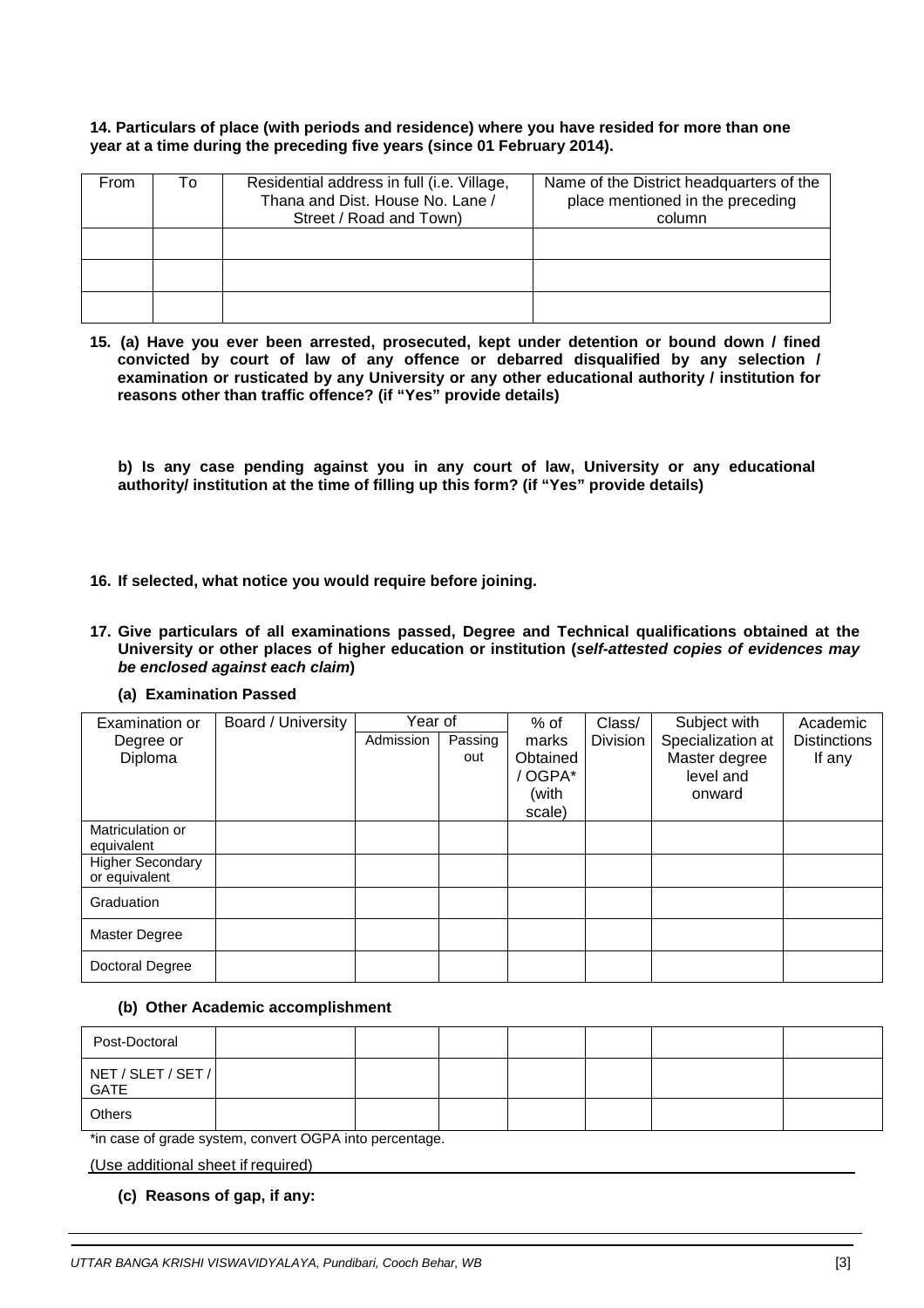## **(d) Whether undergone course work in Ph.D.**

## **(e) Whether obtained Masters and Ph.D. degrees by Regular / Open University System**

## **18. In which language (including Indian language) you can read, write or speak.**

| Read only | Speak onlv | Read and Speak | Read, Write and Speak |
|-----------|------------|----------------|-----------------------|
|           |            |                |                       |
|           |            |                |                       |

#### 19. **Experience regarding previous and present employment**

| SI. |          | Post held |           |             | <b>Period of employment</b> | <b>Actual duration*</b> |
|-----|----------|-----------|-----------|-------------|-----------------------------|-------------------------|
| No. | Employer |           | Pay scale | <b>From</b> |                             |                         |
|     |          |           |           |             |                             |                         |
|     |          |           |           |             |                             |                         |
|     |          |           |           |             |                             |                         |

 **\***period spent on study for Masters / Ph.D. degrees should not be taken as experience except part-time study period. (Photocopies of appointment and relieving orders for each post held duly attested are to be enclosed)

#### 20. **Teaching / Research Guidance / Extension Experience** (self-attested copies of documentary evidences against each claim be enclosed)**:**

|    | Title                    | <b>Details</b>                                                                          | Duration (Year,<br>months) | <b>Additional</b><br><b>Information</b> |
|----|--------------------------|-----------------------------------------------------------------------------------------|----------------------------|-----------------------------------------|
|    | 1. Teaching Experience   |                                                                                         |                            |                                         |
|    | UG                       |                                                                                         |                            |                                         |
|    | PG                       |                                                                                         |                            |                                         |
|    | 2. Extension Experience: |                                                                                         |                            |                                         |
| 3. | (a) Research Experience: |                                                                                         |                            |                                         |
|    |                          | (b) Student Research guidance as Major Advisor / Chairman / Supervisor / Guide, if any: |                            |                                         |
|    | Level                    | On-going                                                                                | Completed                  | Total                                   |
|    | No. of Masters students  |                                                                                         |                            |                                         |
|    | No. of M. Phil. students |                                                                                         |                            |                                         |
|    | No. of Ph.D. students    |                                                                                         |                            |                                         |

#### **21. Participation in Capacity building training, seminar / symposium, workshop others** (self-attested copies of documentary evidences against each claim be enclosed)

| Details of the programme | Level         | Period |         | Citation of paper presented, |
|--------------------------|---------------|--------|---------|------------------------------|
|                          | (Local /      | From   | To      | if any                       |
|                          | National /    | (DD/MM | (DD/MM/ |                              |
|                          | International | /YYYY) | YYYY)   |                              |
|                          |               |        |         |                              |
|                          |               |        |         |                              |
|                          |               |        |         |                              |
|                          |               |        |         |                              |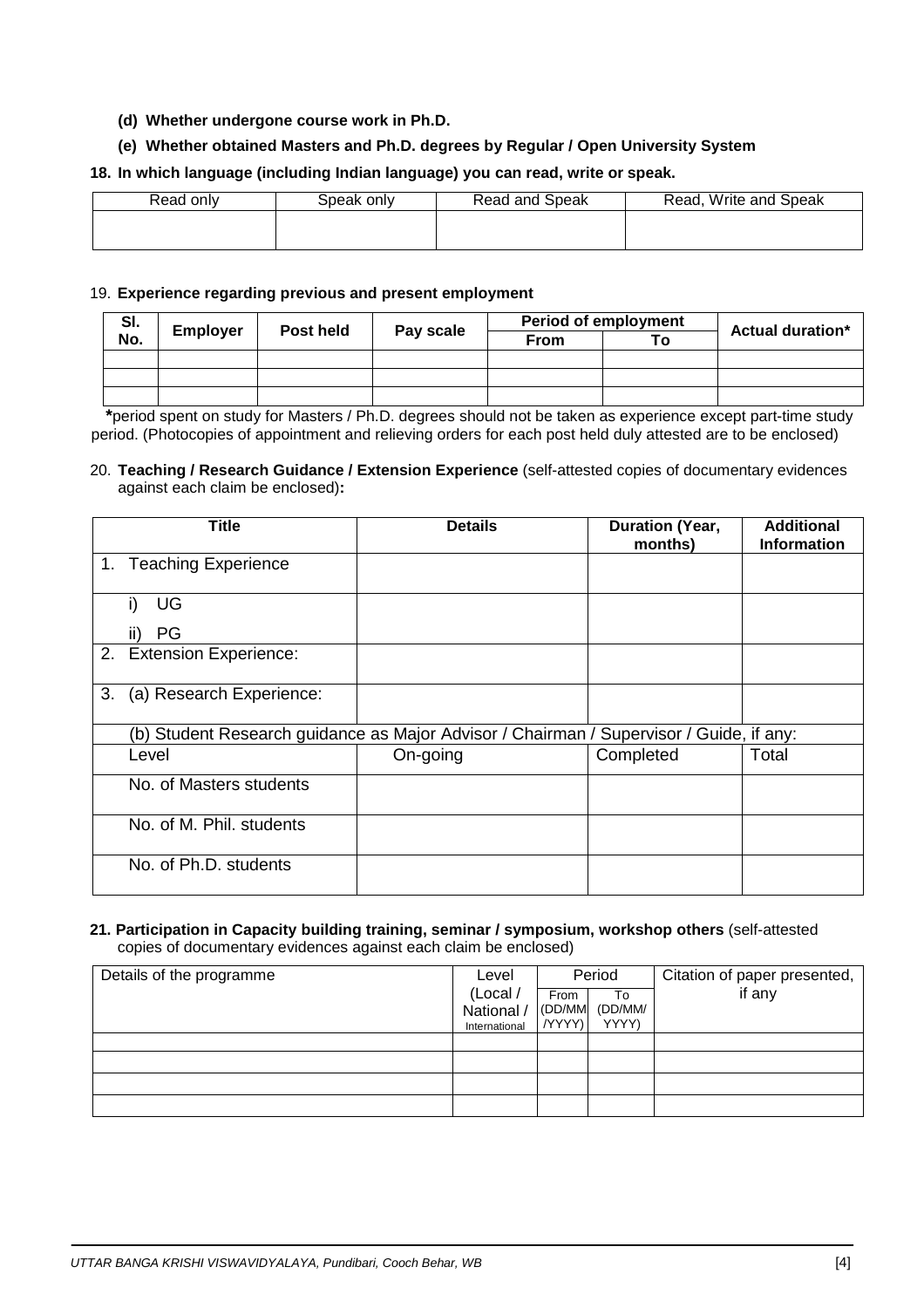**22. Association with Research Projects** (self-attested copies of documentary evidences against each claim be enclosed)

| Title of the project | Capacity<br>(PI/Co-PI or<br>other) | Period<br>From<br>YYYY) | To<br>(DD/MM/ (DD/MM/<br>YYYY) | Sponsoring /<br>Funding<br>organization | Amount of Fund<br>mobilised<br>(Rs.) |
|----------------------|------------------------------------|-------------------------|--------------------------------|-----------------------------------------|--------------------------------------|
|                      |                                    |                         |                                |                                         |                                      |
|                      |                                    |                         |                                |                                         |                                      |
|                      |                                    |                         |                                |                                         |                                      |
|                      |                                    |                         |                                |                                         |                                      |

**23. Research contributions supported by self-attested copies of documentary evidence against each claim (Patents / commercialized technologies / Variety released, Traits identified, Product / process / technology developed, Package of practices developed, copyrights / registrations, other intellectual properties built, etc.)** 

| Category of<br>achievement | Title | Year | Additional information, if<br>anv |
|----------------------------|-------|------|-----------------------------------|
|                            |       |      |                                   |
|                            |       |      |                                   |
|                            |       |      |                                   |

**24. Research paper publications with citation index supported by self-attested copies of documentary evidence against each claim** 

| <b>Title</b> | Author(s) | <b>Whether First</b><br>and/or<br>Principal /<br>corresponding<br>author<br>/supervisor /<br>mentor | Journal,<br>volume, page<br>details with<br>ISSN No. | NAAS (India)<br>rating (with<br>effect from 01<br>Jan<br>2019)/Other<br>equivalent<br>rating<br>recognized by<br><b>NAAS</b> | Citation<br>index<br>number, if<br>any |
|--------------|-----------|-----------------------------------------------------------------------------------------------------|------------------------------------------------------|------------------------------------------------------------------------------------------------------------------------------|----------------------------------------|
|              |           |                                                                                                     |                                                      |                                                                                                                              |                                        |
|              |           |                                                                                                     |                                                      |                                                                                                                              |                                        |
|              |           |                                                                                                     |                                                      |                                                                                                                              |                                        |
|              |           |                                                                                                     |                                                      |                                                                                                                              |                                        |
|              |           |                                                                                                     |                                                      |                                                                                                                              |                                        |

#### 25. **Books and Book Chapters publication in ISBN volumes**

(a) **Books** (self-attested copies of documentary evidence be enclosed against each claim)

| <b>Title</b> | Author(s) | Year of<br><b>Publication</b> | <b>Pages</b> | <b>Publisher</b> | <b>ISBN No.</b> |
|--------------|-----------|-------------------------------|--------------|------------------|-----------------|
|              |           |                               |              |                  |                 |
|              |           |                               |              |                  |                 |
|              |           |                               |              |                  |                 |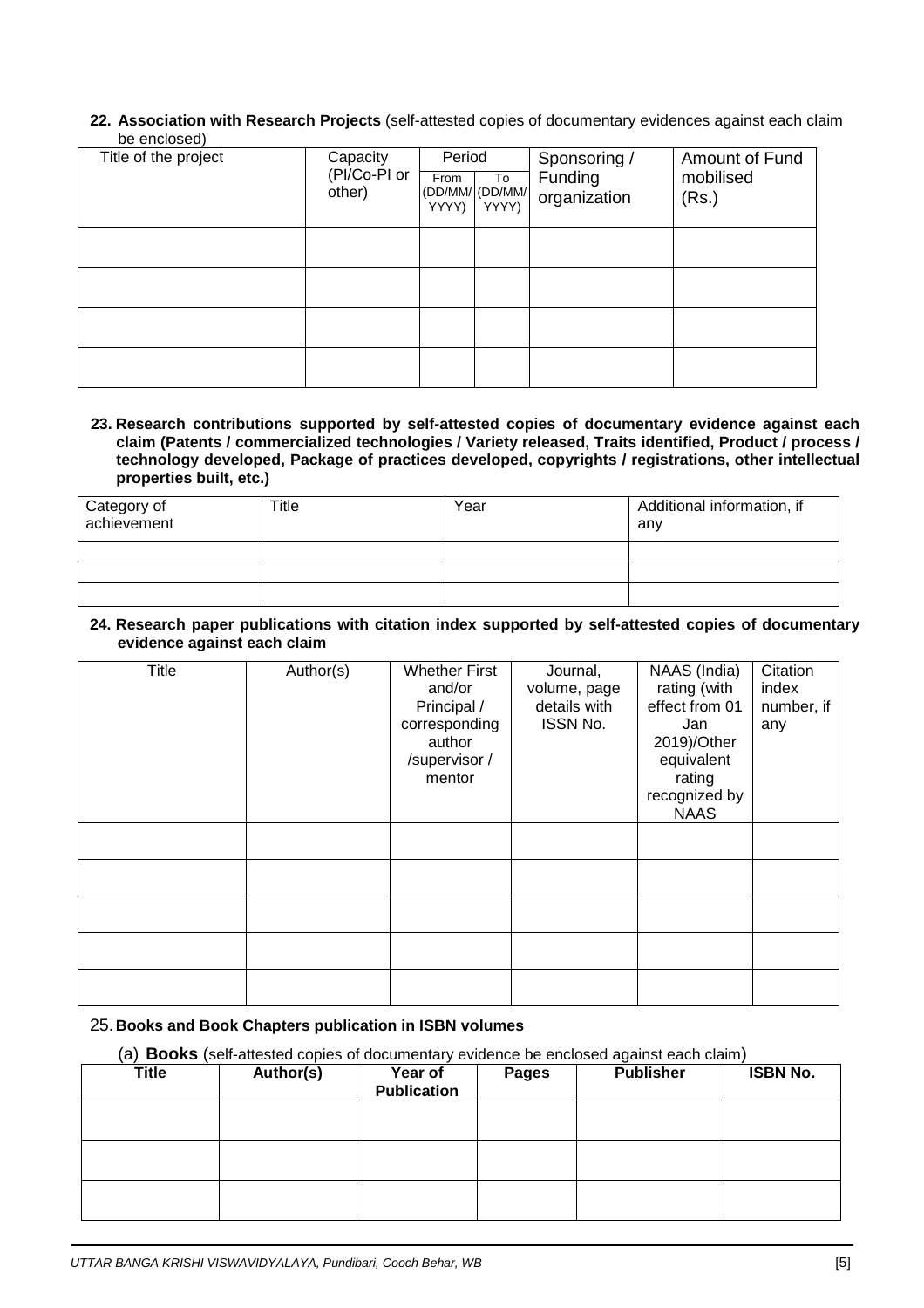#### (b) **Book Chapters** (self-attested copies of documentary evidence be enclosed against each claim)

| <b>Citation of the Book</b> | <b>Citation of the Chapter</b> | <b>Publisher</b> | Year |
|-----------------------------|--------------------------------|------------------|------|
|                             |                                |                  |      |
|                             |                                |                  |      |

#### (c) **Popular Articles** (self-attested copies of documentary evidence be enclosed against each claim)

| <b>Citation of the Article</b> | <b>Source of Publication</b> | Date / Volume |
|--------------------------------|------------------------------|---------------|
|                                |                              |               |
|                                |                              |               |

## 26. **Medals, Awards and Fellowships obtained** (Level: Local / National / International)\*

| SI. No. | Name and year of the Award | <b>Sponsor</b> |
|---------|----------------------------|----------------|
|         |                            |                |
|         |                            |                |

\*self-attested copies of documentary evidence be enclosed against each claim

# 27. **Additional Responsibilities \***

| <b>Responsibility/Nature of work</b> | <b>Period</b> |  | M |  |
|--------------------------------------|---------------|--|---|--|
|                                      | <b>From</b>   |  |   |  |
|                                      |               |  |   |  |
|                                      |               |  |   |  |

\*self-attested copies of documentary evidence be enclosed against each claim

#### **28. Administrative/ Management experience (use additional sheet if required):**

| Name of the Post | Nature of Work | <b>Duration</b> | Status of the Organization<br>(Govt./ Govt. aided/ Govt.<br>undertaken/ private/<br>corporate/ others) | <b>Remarks</b> |
|------------------|----------------|-----------------|--------------------------------------------------------------------------------------------------------|----------------|
|                  |                |                 |                                                                                                        |                |
|                  |                |                 |                                                                                                        |                |

#### **29. Other related attainments**

**(**self-attested copies of documentary evidence be enclosed against each claim)

| <b>Category of Special</b><br><b>Attainment</b>                                                                                   | son allocloa copico or accamentary criaditos so criciocoa againel caen ciamit<br><b>Details of Special Attainment</b> | <b>Additional details/</b><br><b>Information</b> |
|-----------------------------------------------------------------------------------------------------------------------------------|-----------------------------------------------------------------------------------------------------------------------|--------------------------------------------------|
| a) Chairman / Member-<br>Secretary of Scientific<br>Committees, Member Task<br>Forces and other Policy<br>Making Bodies, etc.     |                                                                                                                       |                                                  |
| b) Worked as Paper setter,<br>External examiner, Thesis<br>evaluator. Viva-voce<br>examiner, etc. List only 4<br>such activities. |                                                                                                                       |                                                  |
| c) Experience of working/<br>training in an International<br>Organization/ Laboratory<br>other than Post-Doctoral<br>Fellow       |                                                                                                                       |                                                  |
| d) President/ Secretary<br>of<br>Registered Professional<br>Societies/ Chief editor of<br>NAAS rated journals                     |                                                                                                                       |                                                  |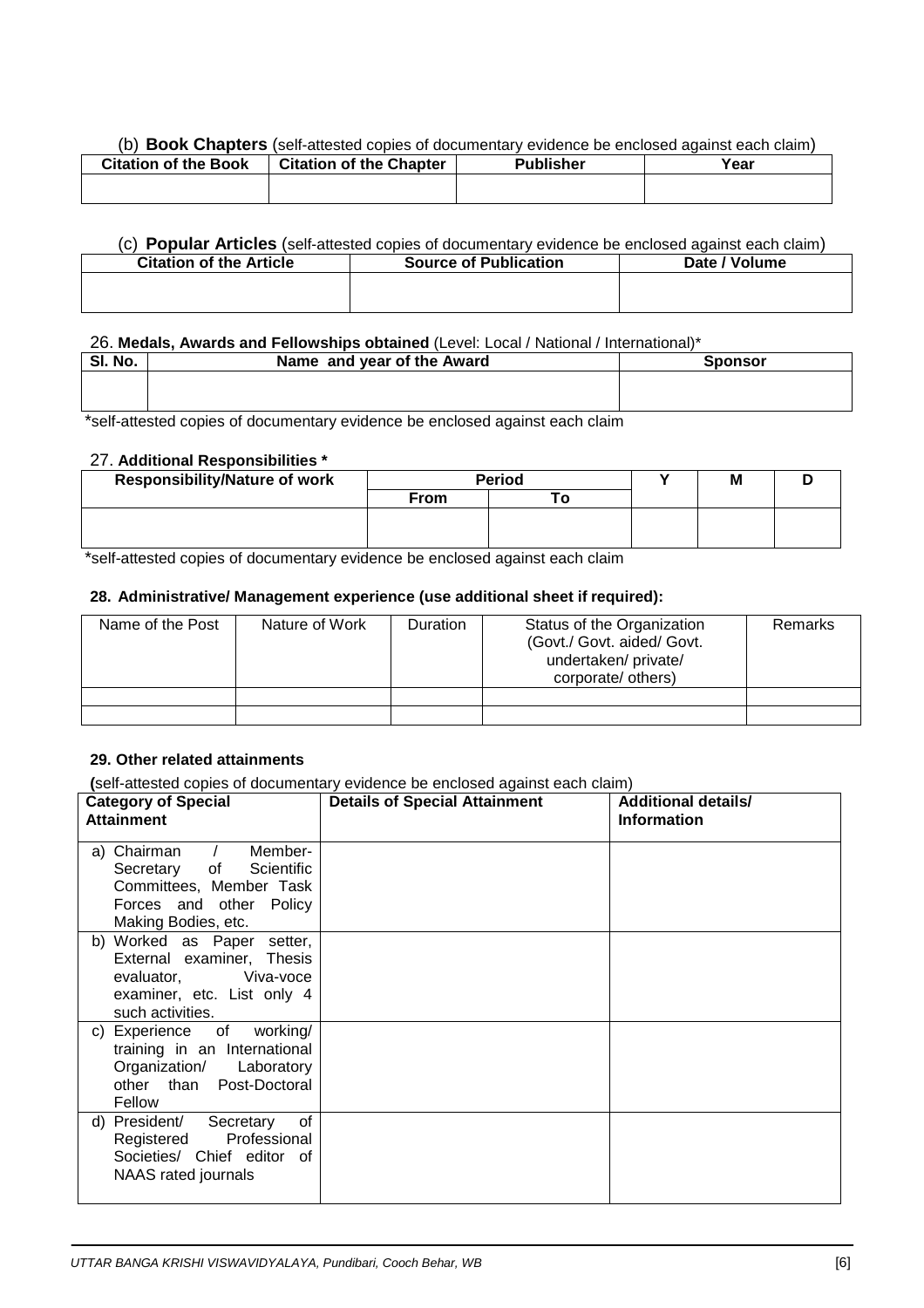| <b>Category of Special</b><br><b>Attainment</b>                                                                                                                                                                                                                                                                    | <b>Details of Special Attainment</b> | <b>Additional details/</b><br><b>Information</b> |
|--------------------------------------------------------------------------------------------------------------------------------------------------------------------------------------------------------------------------------------------------------------------------------------------------------------------|--------------------------------------|--------------------------------------------------|
| e) Organisation<br>Seminar/<br>of<br>Symposium/refresher course as<br>Chairman/Organizing<br>Secretary/ Convener or Invited<br>for Lecture/ Chairman of a<br>Technical<br>Session<br>in<br>International Conventions,<br>Conferences, Symposia etc.<br>or participated as member of<br>an International delegation |                                      |                                                  |
| f<br>courses developed/<br>New<br>reforms in education                                                                                                                                                                                                                                                             |                                      |                                                  |
| Innovation, popularization of<br>$\mathfrak{g}$<br>technologies,<br>new<br>of<br>farmers'<br>organization<br>Training Courses / Krishi<br><b>Melas</b><br>Exhibitions,<br>$\prime$<br>delivered Radio Talks / TV<br>shows,<br>Organization<br>building, etc.                                                       |                                      |                                                  |
| h) Resource<br>generation<br>commercialization<br>through<br>of technologies, consultancy                                                                                                                                                                                                                          |                                      |                                                  |
| <b>Others</b>                                                                                                                                                                                                                                                                                                      |                                      |                                                  |

**30. Name, designation, address and contact (mobile / phone) numbers, e-mail ids of two references** (must not be related to the candidate)**.** 

**31. List of self-attested documents attached to the application (all documents are to be selfattested and to be produced in original at the time of interview/ joining, if selected):**